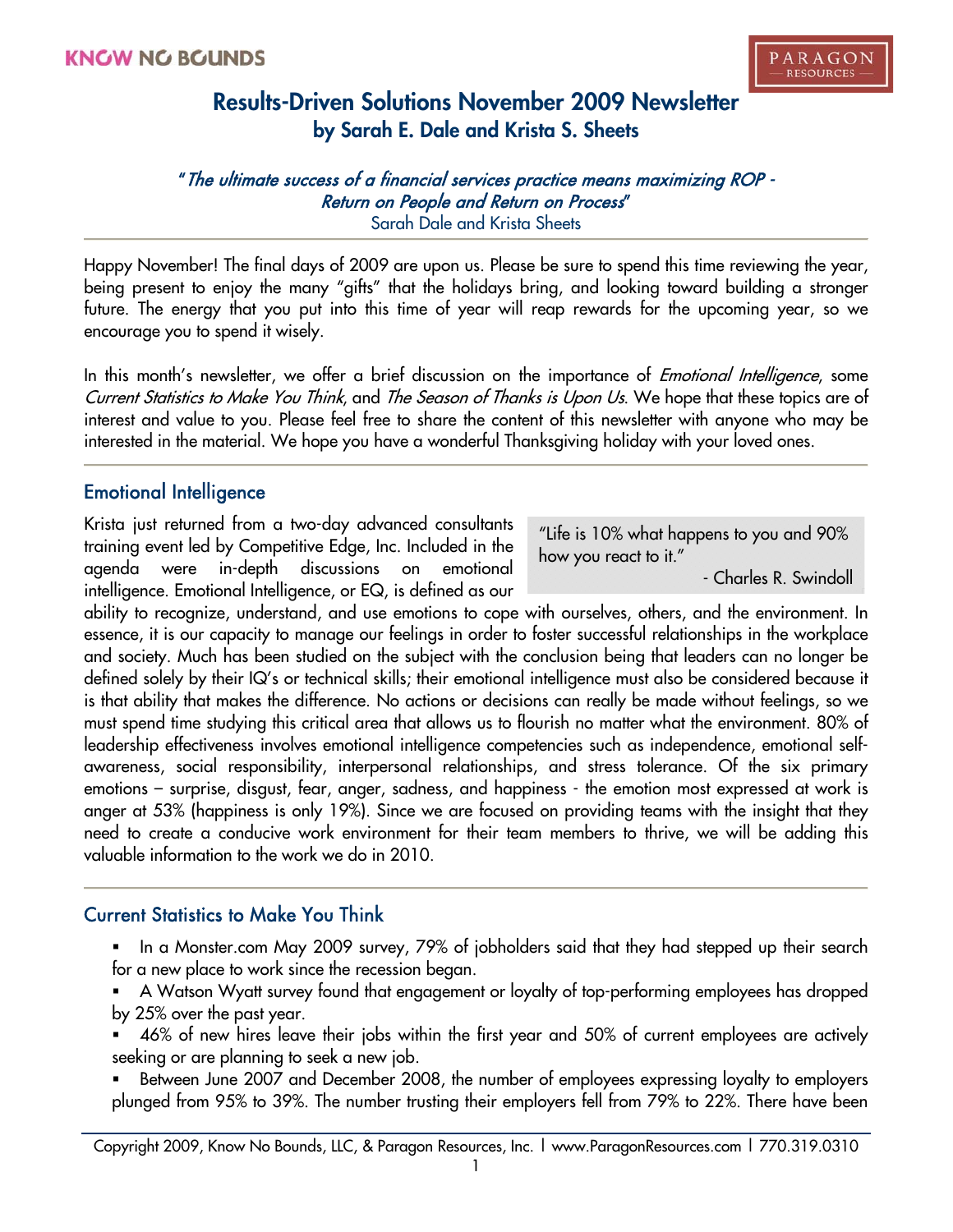over 100 studies that have demonstrated the correlation between employee engagement and business performance.

- Key Drivers of Employee Engagement are:
	- o Feeling respected, valued, and recognized
	- o Feeling that their job is important to the success of the organization
	- o Having pride for the company and what it stands for
	- o Having trust and confidence in the leadership of the organization

So with these statistics in mind, what are you doing in your own organization to keep your team engaged? We're here to help.

## The Season of Thanks is Upon Us

It's hard to believe that the end of the year is approaching and that Thanksgiving and the holiday season are upon us. Although we are proponents of having an organized appreciation plan for your clients throughout the year, clearly November and December are the traditional time to show appreciation. This has been a

tough year for almost everyone, so make sure that you take the time to create customized "thank yous" for your best clients, your support team, and your strategic alliances.

"I would maintain that thanks are the highest form of thought, and that gratitude is happiness doubled by wonder." - G. K. Chesterton

Relationships, whether personal or professional, are a two-

way street; gratitude needs to be prevalent for both parties to feel that they are valued. Appreciation goes well beyond paychecks and portfolio performance. The "Almighty Dollar" is certainly a driving force and a component of most people's equation for success, but appreciation outside of remuneration ranks highly, regardless of whether you are a client, team member, friend, or spouse. Study after study has shown that workers are more likely to stay with a company if that company makes them feel good about their job and recognizes their contributions. Clients feel the same way; it's simply human nature to want to feel appreciated. Portfolio performance and the fees that they pay for your advice certainly matter, but it is the small things you do that will make a *big* difference to their loyalty and commitment to your practice.

Appreciation Based on Knowledge: Do you know enough about your best clients and team members to give meaningful appreciation? To be meaningful, a show of appreciation must be personal and genuine. If it's done too often, it becomes expected rather than special. If you don't show it at all, you can eventually expect a request to transfer the account or lose a valuable person in your life! As you think about ways to express your appreciation to the important people in your business and your life, be sure to match the gift or thought to their individual needs, interests, and passions. Of course you must keep the annual maximum rule in mind as you devise your specific tokens of appreciation to clients.

Gifts do not have to be expensive to make an impact; it is far more important that they are genuine and expressive to the client or team member. Wherever possible, gifts should reflect the giver and the receiver, so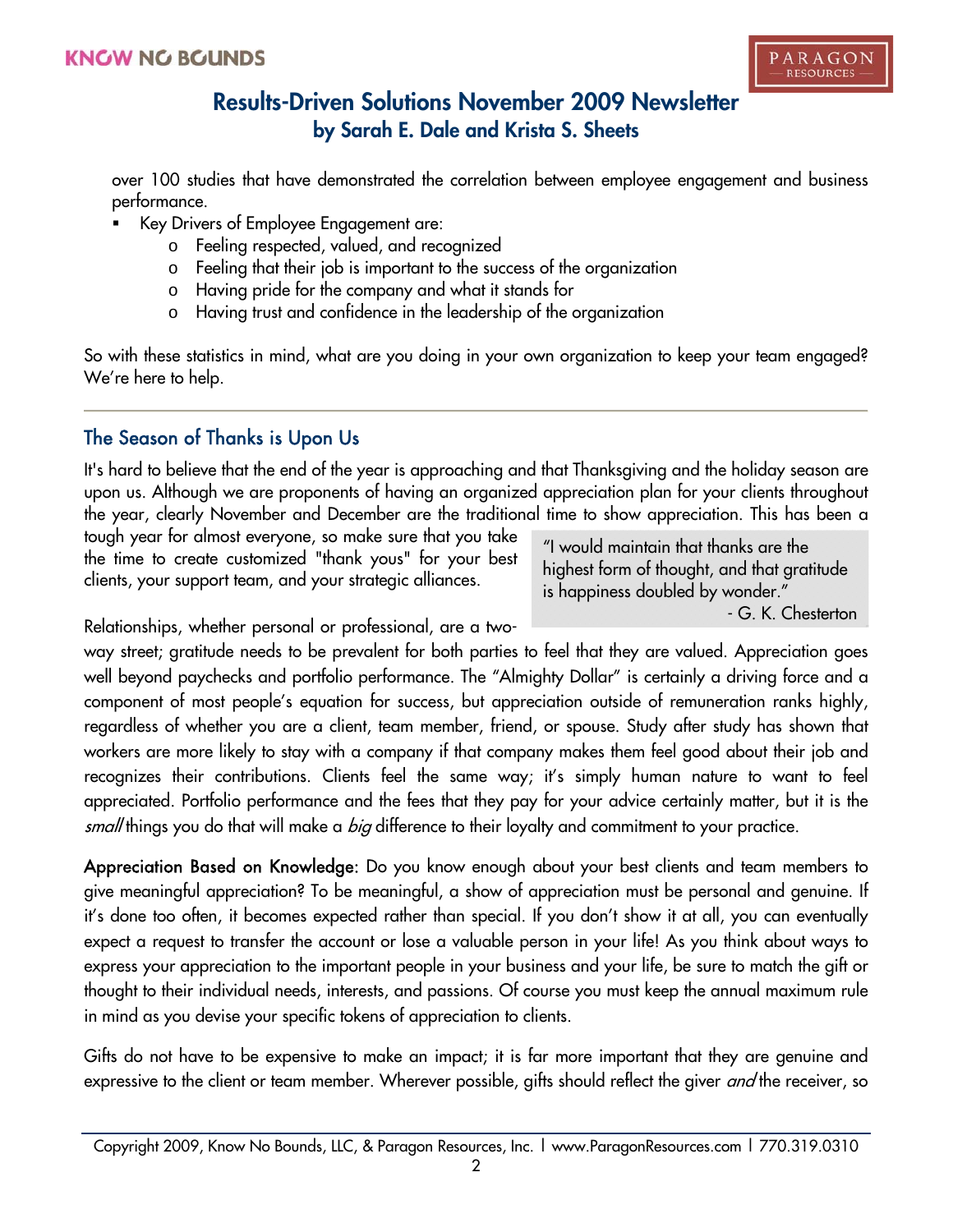choose wisely. You need to match your tokens of appreciation to the particular interests and passions of the recipients, but they also need to fit your style.

Food is widely used, but it is not always particularly personal. If you do use goodies, try to find something that your best clients really enjoy, such as fresh, gourmet cheese for the cheese lover or a bottle of special wine for your wine enthusiasts. Gift cards are the hottest trend in retail. Do you think a Do-It-Yourself type of client who just bought a new house would love a gift card from Home Depot? How about a prepaid phone card for clients whose families live abroad? Gift baskets are a great idea, and with the Internet as a resource, you can discover some unique ideas and customization capabilities. When planning a gift for any occasion, you can have fun creating baskets that are personalized to the circumstance and the individual.

These will help form memories that your client will talk about for years to come.

For the people with hobbies, consider a CD for music lovers, gadgets for techie clients, luggage tags or a travel guide for adventurers, or a rose bush for clients with a green thumb. Company branded or logo items certainly give the team and your firm further exposure, but take care not to overload clients with umbrellas, golf balls, calendars, etc. These have their place and you should utilize your company's resources if possible, but make sure that you also include more personal items that befit the client.

Charitable Donations and Community Service: The gift of giving can be a wise investment. It is powerful to show that you not only help your clients make money for their own

### Appreciation Connection Opportunities

Personal, Handwritten Notes or Cards Industry Gifts (Bull & Bear) Books of Interest Gourmet Food Charitable Donations **Chocolates** Music CDs **Gadgets** Gift Cards Magazine Subscriptions Cultural Tokens Gift Baskets Company Branded Items

needs and interests, but that you also help your clients grow their assets so that they can give back to society if they so choose. Making donations to a charity or community event sends the message that your team cares. For example, the knowledge that Mrs. Cravitz is volunteering much of her time to The Starlight Foundation can be utilized by donating just \$25 in her name; by doing this, you show an interest in her personal endeavors and life, not just her money. With the multitude of organizations in need, you can make an impact on so many people's lives. Support the local museum or botanical gardens, help buy uniforms for the local little league, or even buy livestock for a family in a third world country through Heifer International. If you need to say "thank you" but don't know much about your clients' feelings on charitable organizations, sending a gift card or food item is a safe bet. However, sending them a card letting them know that you bought a pig for a family in Africa sends a much deeper message of your character.

Copyright 2009, Know No Bounds, LLC, & Paragon Resources, Inc. | www.ParagonResources.com | 770.319.0310